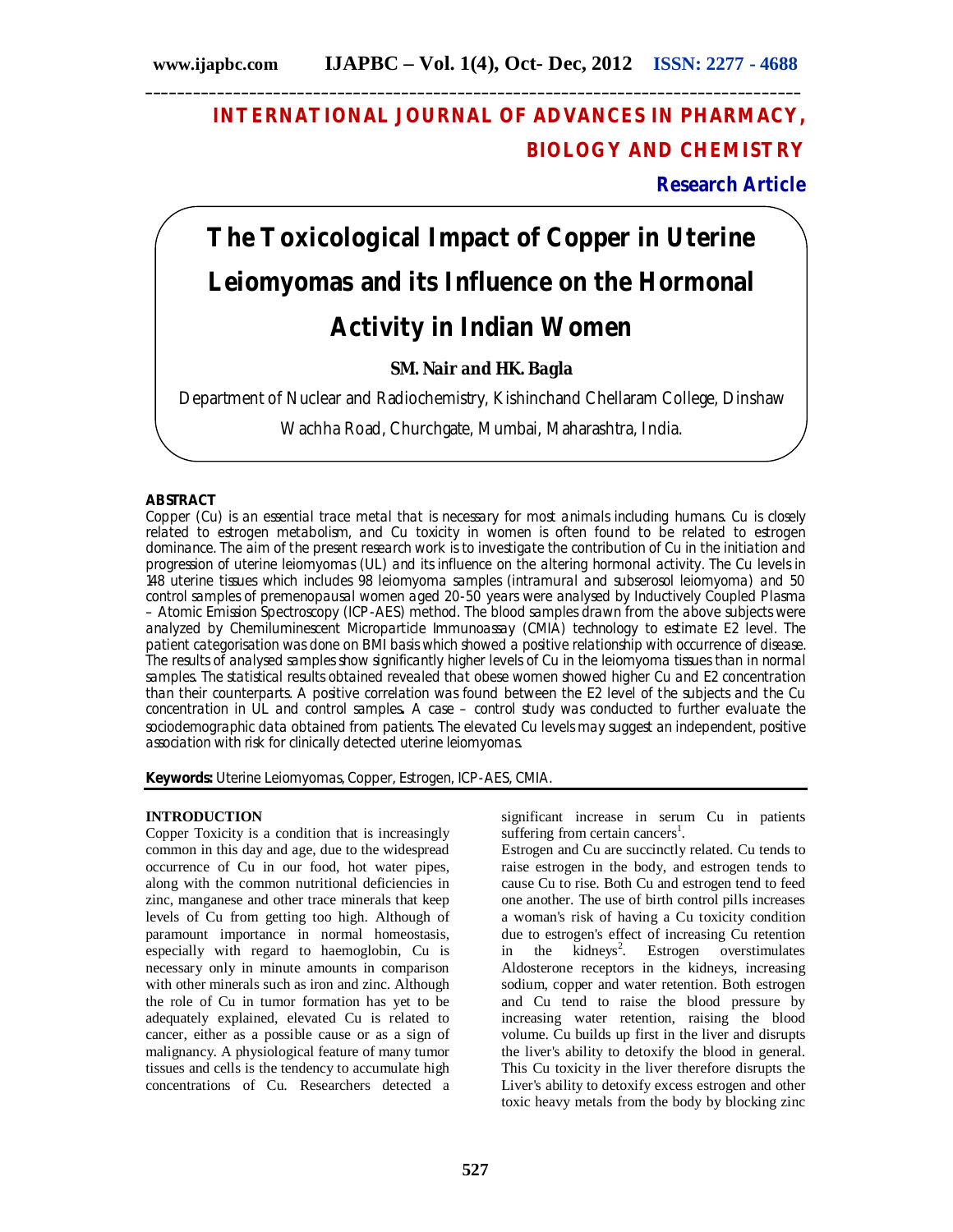in the binding sites of metallothionein and other zinc dependent Liver enzymes.

Other sources of chemicals which mimic estrogen, known as xenoestrogens, may also increase the retention of Cu. These include pesticides, Volatile Organic Compounds (VOC's), growth hormones used on animals, and all petrochemical waste products used in the manufacturing of plastic, gasoline and other petrochemical derivatives. One of the effects of Xenoestrogens is to reduce the excretion rate of Cu from the body. All estrogens cause Cu accumulation, xenoestrogens look like estrogens and hence also cause Cu retention. This leads to very high Cu levels in the body. Copper Intra Uterine Devices (IUDs) also contribute to excess Cu in the body. Copper IUDs work by releasing small but significant amount of Cu into the uterus. This Cu enters into the blood causing all sorts of problems. Consistently high levels of Cu have been found in many types of human cancers, including breast, prostate, colon, lung and brain $3,4$ .

There are long term consequences of both Cu toxicity and excess estrogen. Estrogenic steroids have been shown to increase Ceruloplasmin which is a Cu carrying protein in the blood of women taking oral contraceptives<sup>5</sup>. Side effects of these elevated Cu levels are common, with hypertension being the most frequent manifestation. Research by Horwitt and his co-workers<sup>6</sup> revealed the rise in Ceruloplasmin and blood pressure exhibited by oral contraceptive users is directly related to the potency of the estrogen contained in the contraceptive.

Recent results obtained indicate that trace levels of Cu enhances the biological damage caused by  $O_2^7$ . Accumulation of Cu traces in a given organ may cause intracellular damage, ultimately expressing itself in cancerous lesions. In order to be able to shed light on the role of Cu in the progression of UL which is a benign tumour of the uterus, it was sought to investigate its association in the formation of the tumour. It is critical to identify the roles of the potentially carcinogenic metals in the etiology of UL, since it remains the leading cause of hysterectomy (removal of the entire uterus) for women.

The current paper aims at investigating the contribution of Cu in the initiation and progression of UL and its possible association with hormonal alterations. Given the relation between Cu and estrogen, we hypothesized that Cu would be positively associated with an increased odds of UL.

# **MATERIALS AND METHODS**

### **Study population, cases and controls**

The study population consisted of premenopausal women under the care of gynaecologists at Beams Fibroid centre, Bandra. All the uterine tissue samples were collected during the period of June 2009 till April 2010. Out of 250 patients a total of 148 (59%) were eligible for the research study, 98 (66%) being leiomyoma samples and 50 (34%) control samples.

Cases were first diagnosed with UL on the basis of symptoms or abnormal pelvic examination or by MRI scan. The patients considered were of 20-40 years of age who were undergoing Myomectomy for removal of fibroids. In order to focus on a population most likely to develop uterine postmenopausal excluded. Patients were considered to be postmenopausal if the date of the last menstrual period was more than six months and the records did not mention any situations or conditions that induce suppression of menses. The other category of patients excluded were those who were pregnant, suffering from diseases like diabetes, hypertension, thyroid, etc. The women who had uterine cancer were also excluded from the current study population. Controls were women of above age 40 who was undergoing hysterectomy for removal of entire uterus. In addition these patient's medical records had to have no mention of confirmed or suspected uterine leiomyoma. The blood samples of all the above mentioned 148 subjects were collected and analysed for the estimation of estradiol (E2).

A structured questionnaire was collected regarding the sociodemographic data like date of birth, marital status, medical history, menstrual patterns, use of oral contraceptives, family history of hysterectomy due to UL, smoking history, use of cosmetics, height and body weight. A survey regarding the diet of the patients was also conducted.

The study protocol and the questionnaire were approved by the hospital and institution's Ethics Committee. The patient consent form was obtained before collecting the samples.

### **Sample Collection and storage**

The uterine tissue samples of controls and the UL were collected directly from the operation table of Beams Fibroid centre, Mumbai, India. These samples were stored in labelled, pre-treated and steam sterilized vials. These vials were stored at -  $10^{\circ}$ C to -20 $^{\circ}$ C in a deep freeze. The tissue samples were dried by Lyophilisation method to remove moisture at KEM Hospital, Mumbai. The dried samples were ground to fine powder using mortar and pestle. The powdered tissue samples were pretreated for analysis of Cu by using conc.  $HNO<sub>3</sub>$ and conc.  $HCIO<sub>4</sub>$  in 1:1 ratio. This solution was diluted upto 25 mL. The diluted solution of samples was used for analysis. The concentration of Cu was determined by using ICP-AES technique.

The blood samples of controls and the leiomyoma patients were collected before the surgery. This was allowed to clot for 1 hour at room temperature. The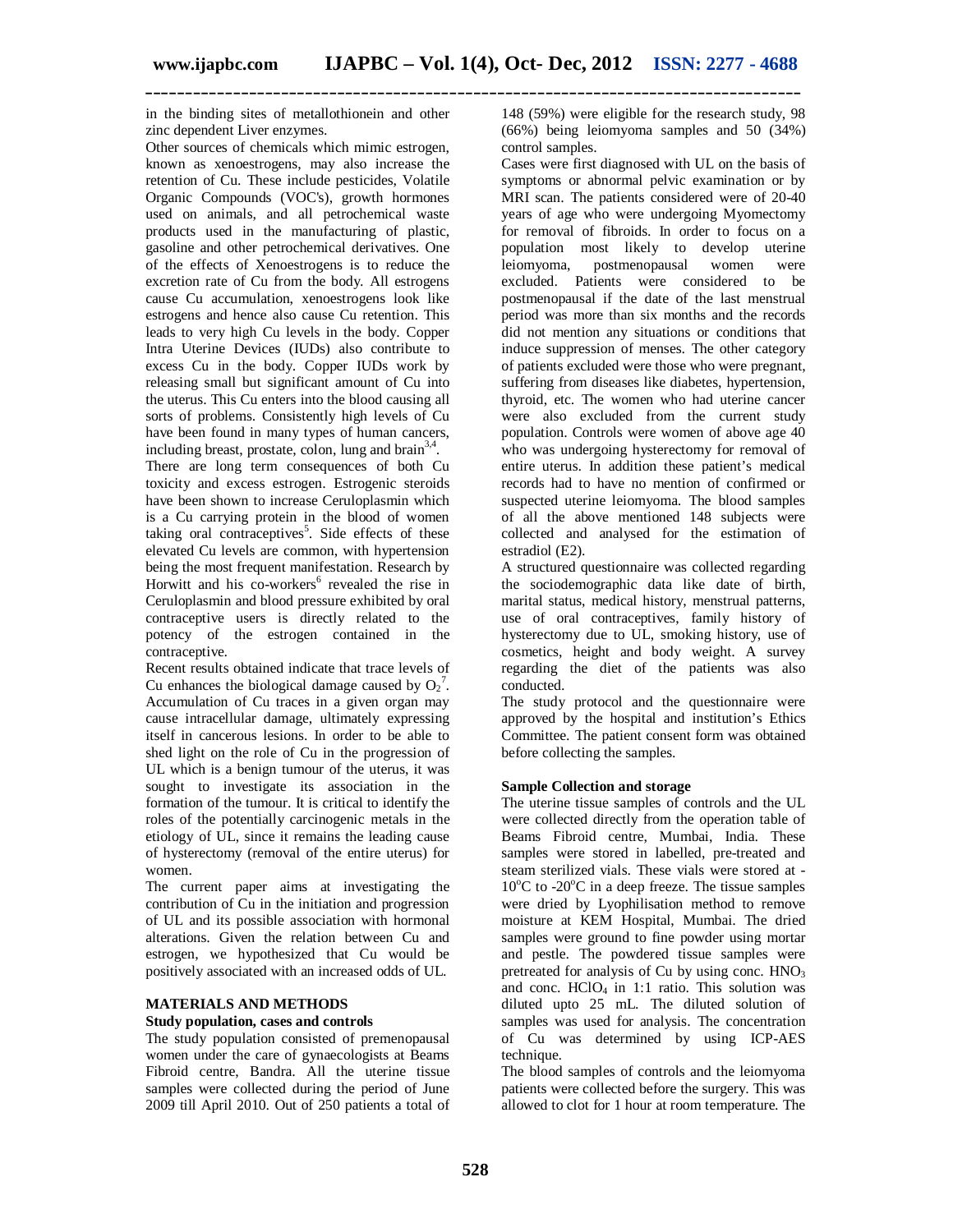clotted blood samples were centrifuged at 1000 rpm for 10 mins. The serum was removed using a micropipette and stored in sterilized and labeled vials at  $5^{\circ}$ C. These serum samples were subjected to E2 level detection. The Architect i2000 SR was used as a Chemiluminescent Microparticle Immunoassay (CMIA) technique for quantitative determination of E2 level in the serum samples.

#### **Instrumentation Estimation of Copper**

The concentration of Copper was determined using ICP-AES technique. Among the vast analytical techniques available for analysis of metals, Inductively Coupled Plasma Atomic Emission Spectroscopy (ICP-AES) has enhanced advantage over other methods. It is an emission spectrophotometric technique, exploiting the fact that excited electrons emit energy at a given wavelength as they return to ground state after excitation by high temperature Argon Plasma. It is a multielement analysis technique with highly effective multi-element detection source. Furthermore, it is beneficial for all types of watery and solid samples. The instrument has detection limits of elements up to ppb level. The instrument used for the current project was ARCOS Spectro (Germany) at IIT, Mumbai. Commercially available standards (MERCK multielemental standard) were used to calibrate the instrument. The sample solutions were analysed in triplicate series. The operating parameters of ARCOS Spectro which were followed during the experimental procedure have been given in Table 1.

# **Estimation of estradiol (E2)**

The serum samples were analysed for the concentration of Estradiol (E2) at Microlabs, Mumbai. The *ARCHITECT Estradiol* assay is a delayed one step immunoassay used for the quantitative determination of estradiol in human serum and plasma using Chemiluminescent Microparticle Immunoassay (CMIA) technology. It provides immunoassay testing with increased sample and reagent capacity. It has the best precision and accuracy of the assays evaluated for measurement of serum estradiol concentrations **[8]**. The Instrument used for the estimation of serum estradiol in the present study was ARCHITECT i2000 SR (Abbott) at Microlabs Ltd, Mumbai.

# **Patient Characterisation**

Epidemiologic studies show mixed results with respect to the association between BMI and uterine leiomyoma<sup>9,10</sup>. In the present research work, the patients were categorized as Underweight, Normal, Overweight and Obese patients as illustrated in Table 2. The calculated data suggests that higher BMI might be associated with the higher occurrence of the disease **(P < 0.05).** 

### **Statistical Analysis**

In the current research work statistical evaluation were carried out by using GraphPad Prism (version 5). Data from the experiment were analysed using unpaired t-test. The groups categorised on the basis of BMI were investigated for its significance by Analysis of Variance. Statistical significance was set at 95% confidence level. Also Spearman correlation was used to compare the levels of Cu as well as E2 in controls and diseased samples. A model with all potential confounders included was built by calculating the odds ratio (OR) and adjusted to 95% confidence interval (CI) to evaluate the related risk factor of sociodemographic data and the incidence of UL.

# **RESULTS**

The Mean ±SD of the Cu and E2 concentration in the leiomyoma samples and control samples as per the BMI categorisation have been illustrated in Table 3 and Table 4 respectively.

The total mean concentration of Cu observed in control samples which include Underweight, Normal, Overweight and Obese women were 1.83  $\pm$  0.87. The mean concentration of the leiomyoma samples which comprises of both intramural leiomyoma and subserosol leiomyoma samples of all the four categories of women were  $6.29 \pm 2.37$ . It has been observed from the results that the Cu concentration was significantly higher in UL samples than in the controls.

The concentration of Cu (Mean  $\pm$  SD) when calculated individually for intramural and subserosol leiomyoma samples showed that the average concentration of Cu in subserosol leiomyoma (8.20  $\pm$  1.07) was much higher as compared to intramural leiomyoma  $(4.13 \pm 1.36)$ samples. The result reveals that the average concentration of Cu in the diseased tissue was higher  $(P < 0.05)$  than the control samples. The Cu concentration in the leiomyoma samples was found to be in the order of Underweight  $(5.07 \pm 2.27)$  < Normal  $(5.68 \pm 2.24)$  < Overweight  $(6.28 \pm 2.24)$  < Obese  $(7.89 \pm 1.84)$ .

The Mean  $\pm$  SD calculated for the E2 levels in the blood samples of the women revealed that the average E2 concentration in controls were of the order of Underweight < Normal < Overweight > Obese. The total mean concentration of E2 levels in the controls of all the four categories was  $193.82 \pm$ 61.57. The average E2 levels in the leiomyoma patients which includes women with intramural and subserosol leiomyomas was found to be  $543.68 \pm$ 127.55. When calculated individually, the average concentration of E2 in intramural leiomyoma patients and subserosol leiomyoma patients was 429.56  $\pm$  71.88 and 644.63  $\pm$  65.17 respectively. The above mentioned results show an increased level of E2 in leiomyoma patients than in controls. The results portray an increased level of E2 in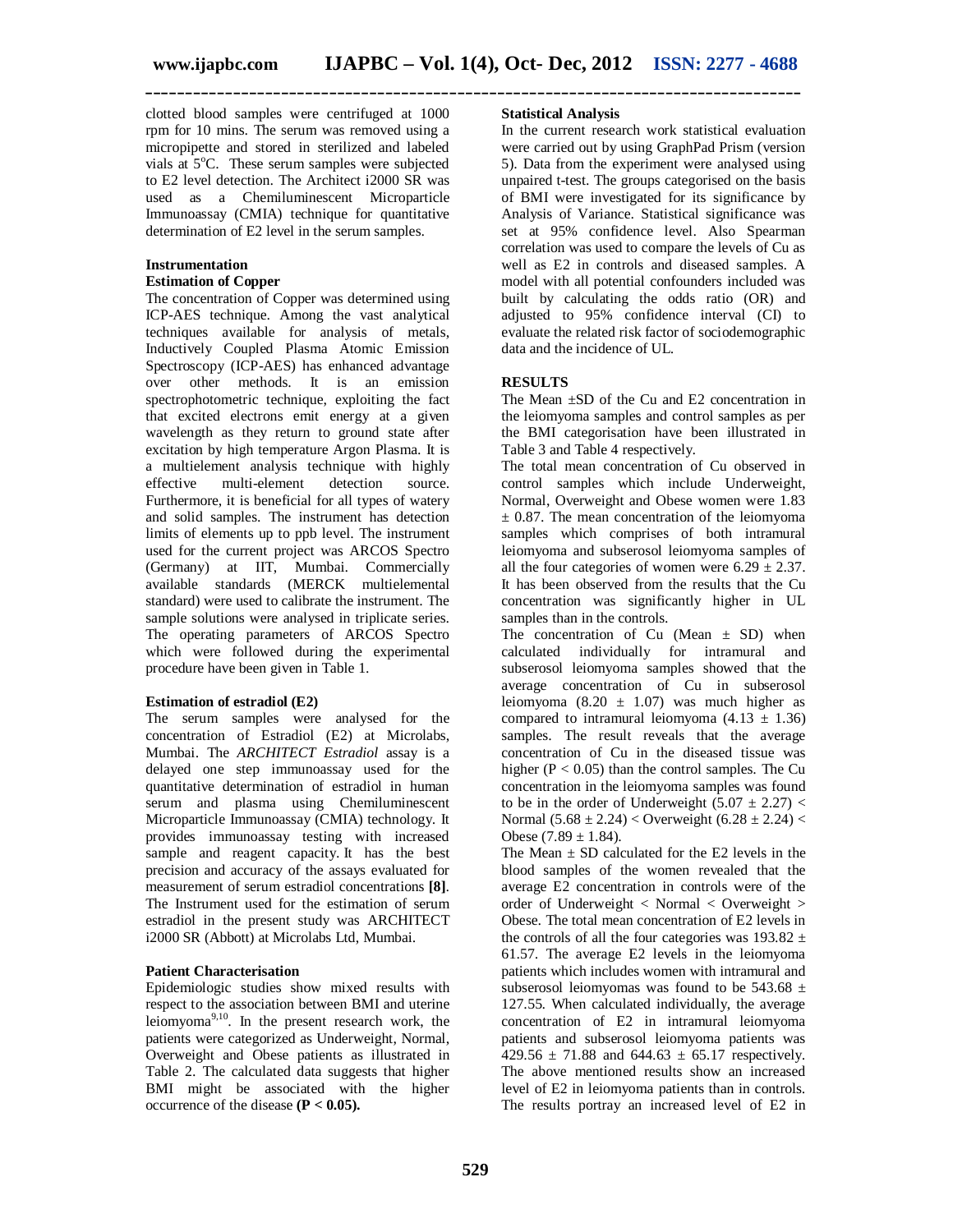women with subserosol leiomyoma patients than in intramural leiomyoma patients. The results calculated showed that the E2 concentration in the leiomyoma patients were in the order of Underweight  $(474.63 \pm 101.66)$  < Normal  $(489.40)$  $\pm$  126.66) < Overweight (569.68  $\pm$  98.95) < Obese  $(633.03 \pm 111.52)$ .

The Influence of BMI on the Cu levels and E2 levels in control and leiomyoma patients (Intramural leiomyoma and subserosol leiomyoma) has been shown in Figure 1 and Figure 2 respectively.

Finally Spearman correlation test showed a significant relationship between Cu concentration and E2 levels in women with UL ( $r = 0.984$ ,  $P <$ 0.0001) and controls ( $r = 0.866$ ,  $P < 0.0001$ ). Table 5 illustrates the results of the correlation of Cu with E2 in Underweight, Normal, Overweight and Obese group of patients. The data shown is indicative that the E2 level has positive correlation with the concentration of Cu. The data of the altering distributions of Cu concentration and E2 concentration in normal and diseased tissues have been graphically represented in Figure 3, Figure 4 and Figure 5. A positive correlation was observed between the Cu concentration and E2 level in the controls as well as cases with intramural and subserosol leiomyomas.

Table 6 demonstrates the association of UL with the sociodemographic characteristics obtained from the leiomyoma patients and controls. According to the sociodemographic survey it was observed that married women have a low risk factor of suffering from UL when compared to unmarried females  $(OR = 0.42.95\% \text{ CI} = 0.17 - 1.06)$ . It was observed that women with irregular menstrual pattern (84%) showed greater incidences of UL than controls (OR  $=$  29.05. 95% CI = 11.40 - 73.98) and 53% of the cases had a history of maternal hysterectomy due to UL (OR = 4.52.  $95\%$  CI = 2.03- 10.04).

From the diet survey report obtained from the subjects (Table 7), it was found that 71.4% of the patients were Vegetarians and had higher risk of suffering from UL (OR = 4.07. 95% CI =  $1.98 -$ 8.37). 56 % of the cases used copper cookwares and were found to have an increased risk factor when compared to controls ( $OR = 1.50$ . 95%  $CI =$ 0.75- 2.97). Hence the results show that the source of Cu bioaccumulation in the tissues might be due to the higher intake of vegetarian diets and using copper cookwares.

# **DISCUSSION**

Elevated Cu level produces a number of symptoms. The current environmental and social climate suggests that the incidences of Cu precipitated disease are on rise. Cu ions are a general stimulant of nervous tissue, as well as of most tissues of the body. Cu imbalance impairs the immune system. Elevated Cu on a hair mineral analysis is often related to a tendency for infections and even cancer. It has been discovered that Cu is the cause of Histapenia, a schizophrenia-like disorder characterized by high serum copper and low serum histamine levels<sup>11</sup>. The current study provides data on the altering Cu levels in human uterine tissue samples. It was observed that in the diseased tissue, which includes intramural and subserosol leiomyoma samples, the mean concentration of Cu was significantly higher as compared to the control tissues.

Obesity and overweight are major contributors to the global burden of chronic diseases and are associated with diabetes, hyper-insulinemia, insulin resistance, coronary heart disease, high blood pressure, stroke, gout, liver disease, asthma and pulmonary problems, gall bladder disease, kidney disease, reproductive problems, osteoarthritis, and some forms of cancer<sup>12,13</sup>. High fat volume is associated with elevated levels of serum estrogen  $14$ . It was observed in the current research paper that there was an increased UL risk among women in the upper quartile of the BMI. Overall findings for BMI and risk of UL showed an inverse Jshaped pattern for all categories of BMI above 18.4  $\text{kg/m}^2$  and a peak incidence associated with a BMI category of more than  $25 \text{ kg/m}^2$ . These results are consistent with previous studies that found a positive association of UL with the higher  $BMI<sup>15</sup>$ .

The levels of estrogen and Cu have a direct relationship. This is one reason many women are estrogen dominant. This imbalance is related to tumour formation because estrogen is a potent carcinogen. The present study has examined the association of Cu and its correlation with the increased E2 level in the patients, finding that there was a positive correlation between the two. The present study indicates possible association of Cu and its incidence in the formation of UL. As UL have elevated estrogen levels<sup>16</sup>, and as Cu also increases estrogen levels, we hypothesised that the increased concentration of Cu in the diseased samples might be a reason for the leiomyoma formation. The small difference in the concentration of Cu can alter the hormonal level which initiates the leiomyoma formation. The result shows that the concentration of Cu is significantly higher in subserosol leiomyomas as compared to intramural leiomyomas. This might indicate that women with higher level of tissue Cu deposition are more prone to suffer from subserosol leiomyomas.

Foods high in Cu are nuts, liver, mushrooms, oysters, and wheat germ. Other sources of copper are copper cookware, dental materials, vitamin pills, fungicides and pesticide residue on food. Deficiencies of manganese, iron, B-vitamins and vitamin C can cause Cu to accumulate. In the current research paper, when a case – control study was conducted it was found that leiomyoma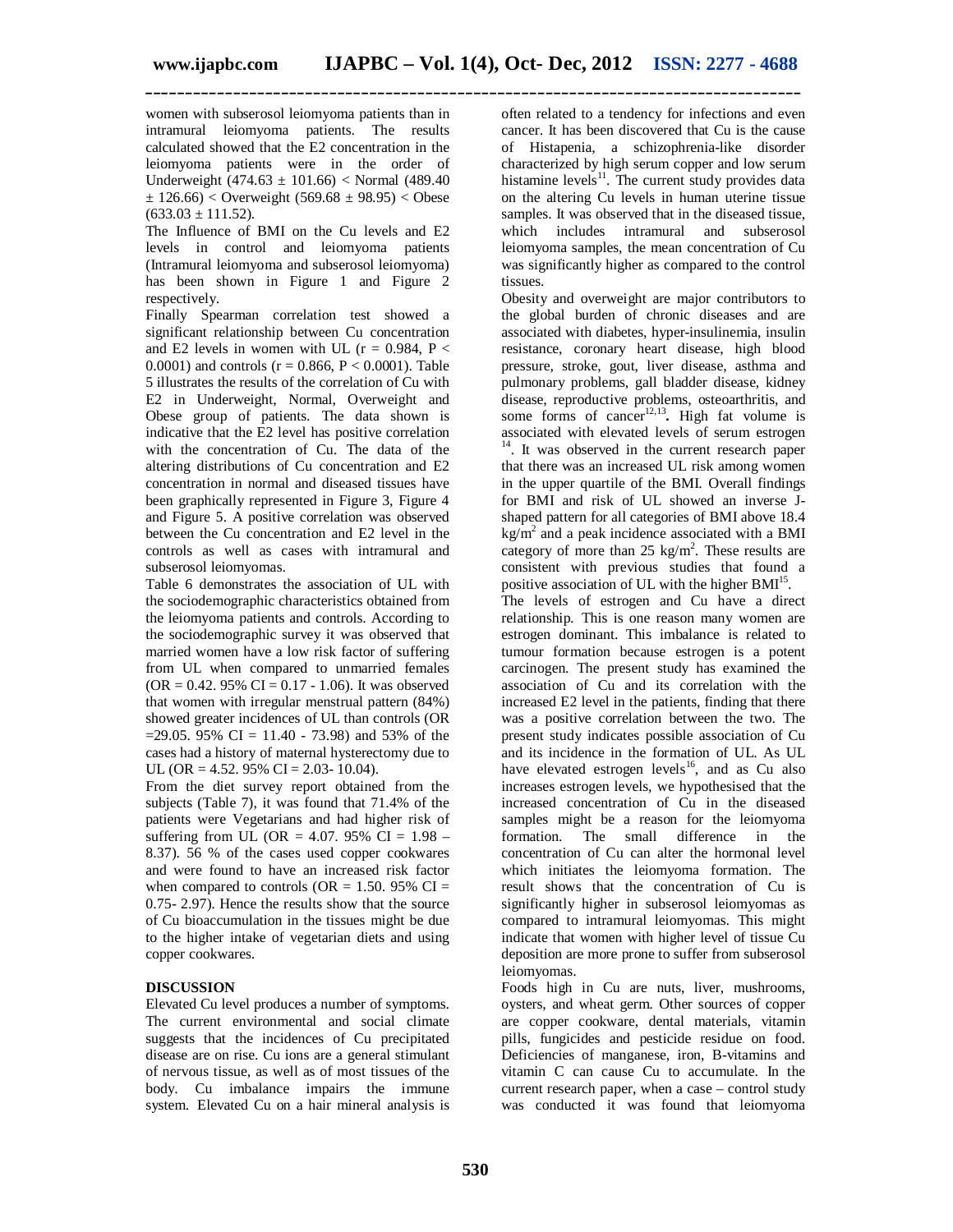patients were consuming more vegetarian diets as compared to controls. Also, the percentage of patients using copper cookwares was also higher. The above mentioned source is indicative of higher Cu concentration in the cases when compared to controls. Women on oral contraceptives have considerably increased serum copper concentrations<sup>17</sup> and accumulated more Cu, which curiously is likely to be beneficial in the event of pregnancy. Release of Cu from intra uterine contraceptive devices containing Cu has been shown to be significant, amounting to about 10 mg Cu per year<sup>18</sup>. In the present work, the survey conducted revealed a slight significant difference between patients using intra uterine devices and oral contraceptives than patients not using it.

The involvement of Cu ions in biological damage may be proved since most of the Cu found in tissues is specifically bound, comprising an integral part of various enzymes. In the present study, we observed an increase in the total tissue copper content which may represent a considerable increase in the nonspecific complexed Cu that is responsible for the biological damage.

Limitations to be considered for the present study as the sample size may have been too small to provide adequate statistical power to detect meaningful differences between the values compared. The results cannot be extrapolated to general population as this was a hospital based study.

### **CONCLUSION**

Although Cu is an essential trace mineral, a serious health threat is posed by the excess intake of the metal. This study confirmed the existence of a

substantially higher risk of UL in the presence of the heavy metal Cu. The results may imply that Cu, by way of accumulation in the uterus and metalloestrogenic activity contribute to the generation of hormone-dependent UL. While existing data are very limited, it is encouraging that Cu identified in this study is important in distinguishing between normal and diseased tissues. The amount of Cu in UL is augmented when compared to controls specimens and it proves that the incidences of elevated Cu act as a potential carcinogen in the etiology of UL. Its influence in uterine tissue is very much evident in causing intramural and subserosol leiomyomas. The interpretation of results could help to understand the potential role of Cu toxicity in elevating the levels of E2 in patients diagonised with UL. Also a significant relationship was found between increased BMI and formation of UL. From the above mentioned studies, it provides evidence for a possible link between Cu and incidence of UL, and identifies priority areas that should motivate further studies.

#### **ACKNOWLEDGEMENTS**

The present authors express sincere thanks to Dr. Rakesh Sinha and Dr. Parul Shah, Beams Fibroid Centre for providing uterine tissue samples and Ms Vinita Shetty, Indian Institute of Technology (IIT) Mumbai for technical assistance in the present research work. We express our gratitude to Dr. Shankar Kumar for helping us with the lyophilization process. We sincerely express our gratitude to Ms. Flavia Almeida, Head-Immunochemistry, Metropolis Healthcare Ltd for E2 analysis.

| and operating parameters |                           |  |  |  |  |  |  |  |
|--------------------------|---------------------------|--|--|--|--|--|--|--|
| <b>Parameters</b>        | <b>Setting</b>            |  |  |  |  |  |  |  |
| <b>RF</b> Generator      | 1000 watts                |  |  |  |  |  |  |  |
| Power Required           | $220\pm 10$ V             |  |  |  |  |  |  |  |
| Flame                    | 11000 K                   |  |  |  |  |  |  |  |
| Temperature              |                           |  |  |  |  |  |  |  |
| Plasma                   | Argon                     |  |  |  |  |  |  |  |
| Spectra Range            | 189-800 nm                |  |  |  |  |  |  |  |
| Coolant Flow             | $12$ L/min                |  |  |  |  |  |  |  |
| <b>Auxillary Flow</b>    | $1$ I /min                |  |  |  |  |  |  |  |
| Nebulizer                | 0.8L/min                  |  |  |  |  |  |  |  |
| Sensitivity              | ppb level of<br>detection |  |  |  |  |  |  |  |

**Table 1: ICP-AES instrument characteristics** 

#### **Table 2: Categorization of the samples on the basis of BMI criteria of the patients**

|             | BMI           |     | Cases         | <b>Controls</b> |               |  |
|-------------|---------------|-----|---------------|-----------------|---------------|--|
| Category    | $(Kg/m^2)$    | No. | $\frac{0}{0}$ | No.             | $\frac{0}{0}$ |  |
| Underweight | >18.4         | 22  | 22.44         | 12              | 24            |  |
| Normal      | $18.5 - 22.9$ | 27  | 27.55         | 13              | 26            |  |
| Overweight  | $23 - 24.9$   | 22  | 22.44         | 11              | 22            |  |
| Obese       | -25           | 27  | 27.55         | 14              | 28            |  |
| Total       |               | 98  | 99.98         | 50              | 100           |  |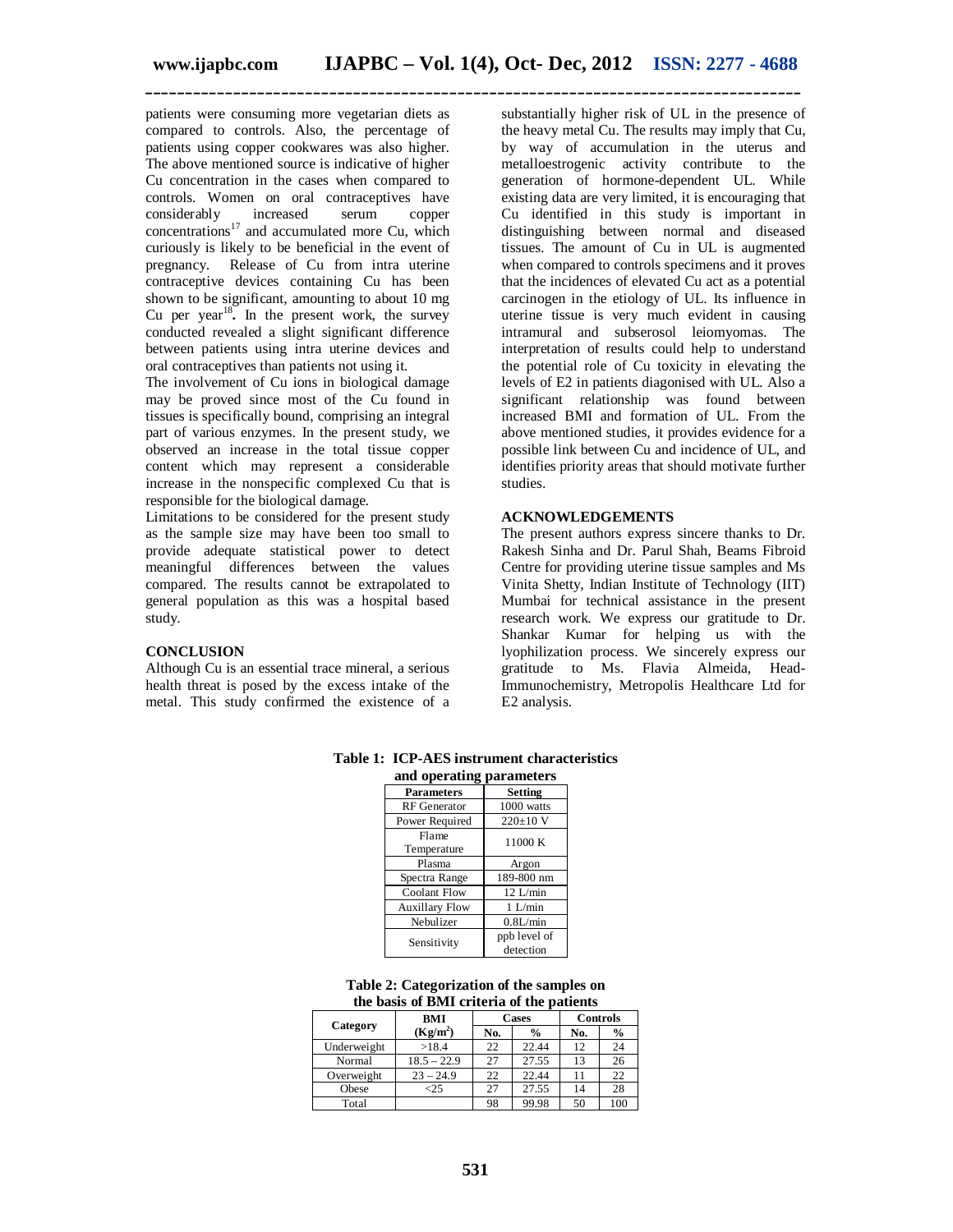|             |                         | <b>Leiomyoma Samples</b>        | Controls                        |                 |
|-------------|-------------------------|---------------------------------|---------------------------------|-----------------|
| Category    | BMI(kg/m <sup>2</sup> ) | <b>Intramural</b><br>$(n = 46)$ | <b>Subserosol</b><br>$(n = 52)$ | $(n = 50)$      |
| Underweight | >18.4                   | $3.00 \pm 0.80$                 | $7.15 \pm 0.88$                 | $0.98 \pm 0.60$ |
| Normal      | $18.5 - 22.9$           | $3.51 + 0.77$                   | $7.69 \pm 0.63$                 | $1.21 + 0.42$   |
| Overweight  | $23 - 24.9$             | $3.99 \pm 0.78$                 | $8.19 \pm 0.60$                 | $2.34 \pm 0.45$ |
| Obese       | < 25                    | $5.95 \pm 0.65$                 | $9.45 \pm 0.39$                 | $2.73 \pm 0.29$ |

**Table 3: The Concentration of Cu (Mean ±SD) of the samples on the basis of BMI criteria of the patients**

**Table 4: The Concentration of E2 (Mean ±SD) of the samples on the basis of BMI criteria of the patients**

|             |                         | <b>Leiomyoma Samples</b>        | <b>Controls</b>                 |                    |
|-------------|-------------------------|---------------------------------|---------------------------------|--------------------|
| Category    | BMI(kg/m <sup>2</sup> ) | <b>Intramural</b><br>$(n = 46)$ | <b>Subserosol</b><br>$(n = 52)$ | $(n = 50)$         |
| Underweight | >18.4                   | $376.27 + 12.59$                | $573 \pm 13.68$                 | $111.25 \pm 4.69$  |
| Normal      | $18.5 - 22.9$           | $364.38 \pm 40.07$              | $605.5 + 21.52$                 | $166.84 \pm 29.19$ |
| Overweight  | $23 - 24.9$             | $471.10 \pm 41.33$              | $651.83 \pm 33.15$              | $258.27 \pm 28.38$ |
| Obese       | < 25                    | $514.41 \pm 22.17$              | $727.93 \pm 31.65$              | $239 \pm 11.42$    |

**Table 5: Correlation coefficient (r) of Cu and E2 on the basis of BMI criteria of the patients**

| <b>Patient Groups</b> | Underweight | Normal          | Overweight    | <b>Obese</b> |
|-----------------------|-------------|-----------------|---------------|--------------|
|                       | (< 18.4)    | $(18.5 - 22.9)$ | $(23 - 24.9)$ | (> 25)       |
| Controls              | $r = 0.996$ | $r = 0.994$     | $r = 0.998$   | $r = 0.989$  |
|                       | P < 0.0001  | P < 0.0001      | P < 0.0001    | P < 0.0001   |
| Intramural leiomyoma  | $r = 0.993$ | $r = 0.999$     | $r = 1.000$   | $r = 1.000$  |
|                       | P < 0.0001  | P < 0.0001      | P < 0.0001    | P < 0.0001   |
| Subserosol leiomyoma  | $r = 0.998$ | $r = 0.997$     | $r = 0.998$   | $r = 0.999$  |
|                       | P < 0.0001  | P < 0.0001      | P < 0.0001    | P < 0.0001   |

| Table 6: Study characteristics of cases with UL and controls |  |  |  |                                          |  |  |  |
|--------------------------------------------------------------|--|--|--|------------------------------------------|--|--|--|
|                                                              |  |  |  | according to the sociodemographic survey |  |  |  |

|                              | -<br>-                      |                  |              |         |                     |                         |
|------------------------------|-----------------------------|------------------|--------------|---------|---------------------|-------------------------|
|                              | <b>Inference</b>            | Cases $(n = 98)$ |              |         | Controls $(n = 50)$ | <b>Odds Ratio</b>       |
| Sociodemographic Data        |                             | No.              | $\%$         | No.     | $\frac{0}{0}$       | $(95\% \text{ CI})$     |
| Marital status               | Married<br>Never<br>married | 71<br>27         | 72.4<br>27.5 | 43<br>7 | 86<br>14            | 0.42<br>$(0.17 - 1.06)$ |
| Smoking status               | Yes                         | 24               | 24.4         | 14      | 28                  | 0.83                    |
|                              | No.                         | 74               | 75.5         | 36      | 72                  | $(0.38 - 1.80)$         |
| Alcohol use                  | Yes                         | 29               | 29.5         | 21      | 42                  | 0.58                    |
|                              | No.                         | 69               | 70.4         | 29      | 58                  | $(0.28 - 1.18)$         |
| Menstrual Irregularity       | Yes                         | 83               | 84           | 8       | 16                  | 29.05                   |
|                              | No.                         | 15               | 15.3         | 42      | 84                  | $(11.40 - 73.98)$       |
| Use of birth control pills   | Yes                         | 40               | 40.8         | 25      | 50                  | 0.68                    |
|                              | No.                         | 58               | 59.1         | 25      | 50                  | $(0.34 - 1.36)$         |
| Use of Cosmetics             | Yes                         | 50               | 51           | 26      | 52                  | 0.96                    |
|                              | No                          | 48               | 49           | 24      | 48                  | $(0.48 - 1.90)$         |
| Maternal hysterectomy due to | Yes                         | 52               | 53           | 10      | 20                  | 4.52                    |
| uterine leiomyoma            | N <sub>o</sub>              | 46               | 47           | 40      | 80                  | $(2.03 - 10.04)$        |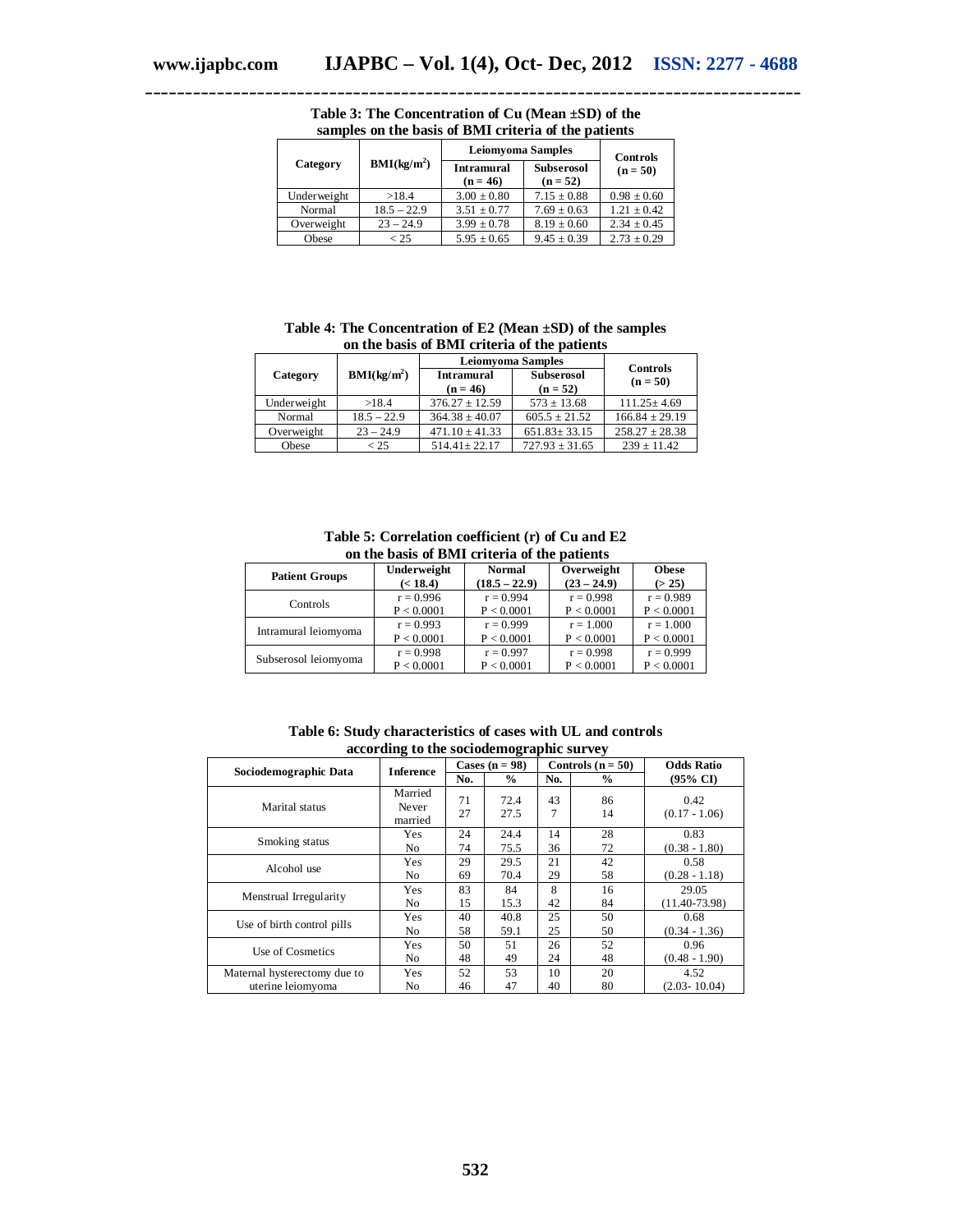|                           |                  | Cases $(n = 98)$ |               |     | Controls ( $n = 50$ ) | <b>Odds Ratio</b>   |
|---------------------------|------------------|------------------|---------------|-----|-----------------------|---------------------|
| Diet Survey               | <b>Inference</b> | No.              | $\frac{0}{0}$ | No. | $\frac{0}{0}$         | $(95\% \text{ CI})$ |
| Type of Diet              | Vegetarian       | 70               | 71.4          | 19  | 38                    | 4.07                |
|                           | Non Vegetarian   | 28               | 28.5          | 31  | 31.6                  | $(1.98 - 8.37)$     |
|                           | Yes              | 55               | 56.1          | 23  | 46                    | 1.50                |
| Use copper cookwares      | N <sub>o</sub>   | 43               | 43.8          | 27  | 27.5                  | $(0.75 - 2.97)$     |
| Eat Chocolates frequently | Yes              | 83               | 84.6          | 36  | 72                    | 2.15                |
|                           | N <sub>o</sub>   | 15               | 15.3          | 14  | 14.2                  | $(0.94 - 4.91)$     |
|                           | Yes              | 21               | 21.4          | 15  | 15.3                  | 0.63                |
| Use Tap Water             | N <sub>o</sub>   | 77               | 78.5          | 35  | 35.7                  | $(0.29 - 1.37)$     |
|                           | Yes              | 45               | 45.9          | 20  | 40                    | 1.27                |
| Use Intra Uterine Devices | No.              | 53               | 54            | 30  | 60                    | $(0.63 - 2.54)$     |
|                           | Yes              | 49               | 50            | 24  | 48                    | 1.08                |
| Use Oral Contraceptives   | N <sub>0</sub>   | 49               | 50            | 26  | 52                    | $(0.54 - 2.14)$     |

**Table 7: Study characteristics of cases with UL and controls according to diet survey**







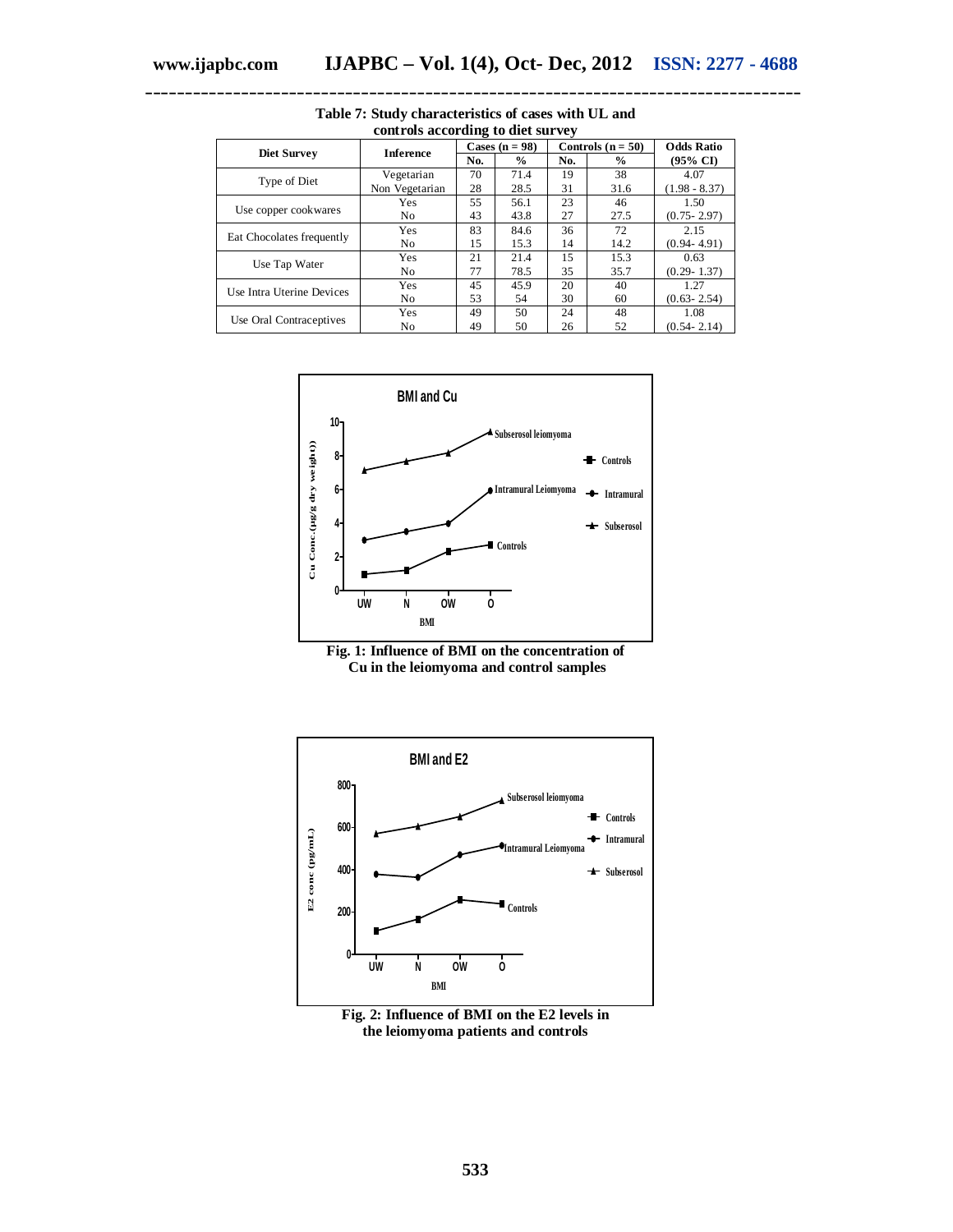

**Fig. 3: Correlation of Cu concentration with E2 levels in control**



**Fig. 4: Correlation of Cu concentration with E2 levels in Intramural leiomyoma Patients**





#### **REFERENCES**

- 1. AFM Nazmus Sadat. Serum Trace Elements and Immunoglobulin Profile in Lung Cancer Patients, The Journal of Applied Research 2008;8(1) 24-33.
- 2. http://www.holistic-backrelief.com/copper-toxicity.html.
- 3. Sharma K, Mittal DK, Kesarwani RC, Kamboj VP and Chowdhery. Diagnostic and prognostic significance of serum and tissue trace elements in breast malignancy. Indian J Med Sci. *1*994; 48**:**227-232.
- 4. Margalioth EJ, Schenker JG and Chevion M. Copper and zinc levels in normal and